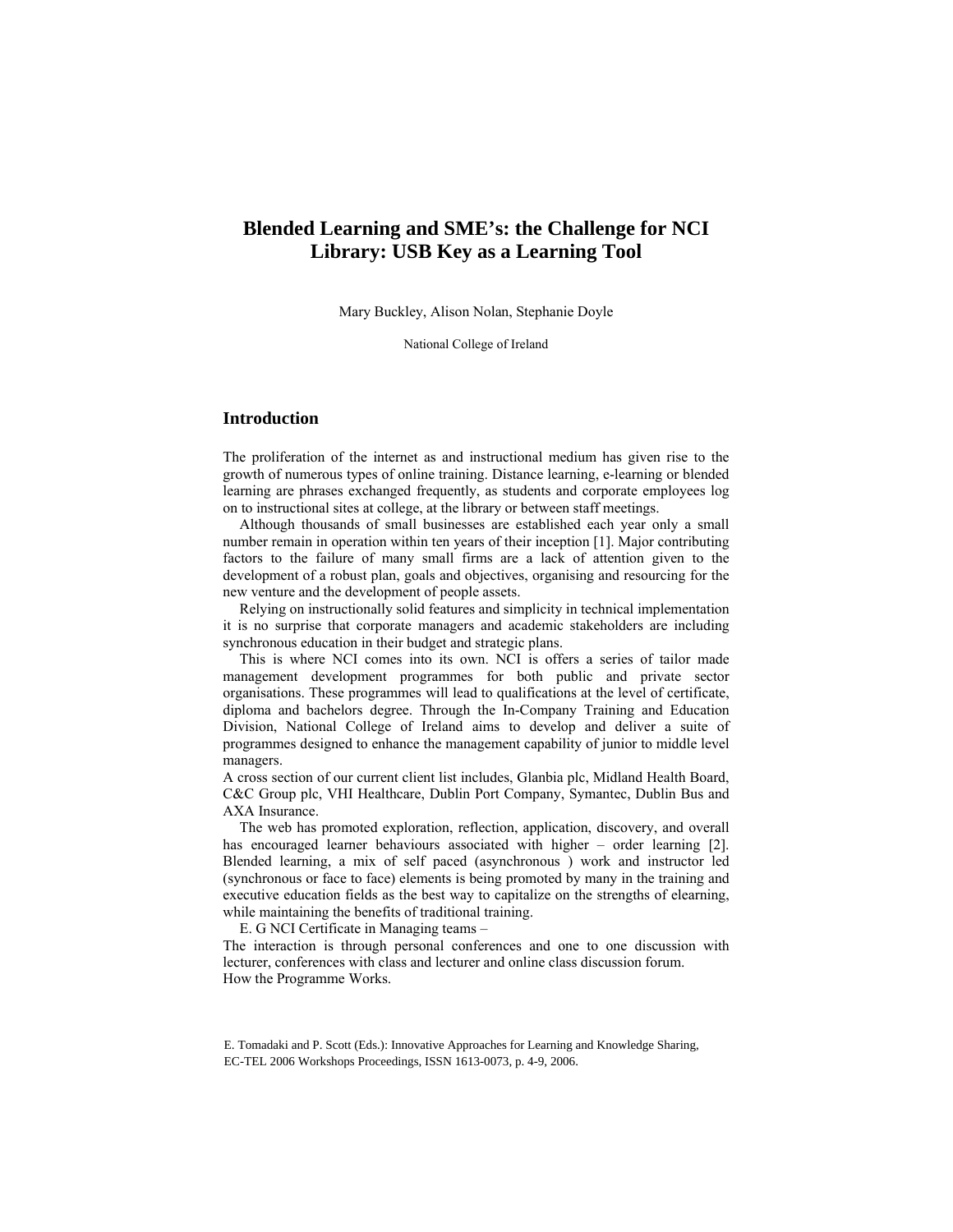Everything is done on-line using your PC and a connection to the Internet. You will work in a virtual classroom environment with other students from elsewhere in Ireland and/or abroad.

The Programme will be delivered on-line as follows:

Each week the lecturer delivers a formal lecture electronically to the class. As a student all you need to do is attach to NCI Online log-in using the id and password that will be assigned to you and pick up your lecture notes from there. Assessment will be done on a continuous basis. Assignments will be delivered online to you by the lecturer. You can complete these off-line and reconnect to submit them to the lecturer.

You will interact with the lecturer and with other students on-line through a number of means.

Personal conferences where one to one discussions take place between you and the lecturer.

Discussion conferences where discussions can take place between all of the class and the lecturer.

Student lounge conference where you and other students have a forum to discuss general topics with each other, like a virtual coffee room.

With blended learning as a method of teaching The library took up the gauntlet and realised this is where we needed to adopt a blended learning approach to the issue of information sourcing and literacy. Step one was the information sourcing and the concept of the Learner information key was formulated.

Because of technology limitations presented by the target user base ( on- off campus/ online and in-company education , the college explored the various delivery options available to use. The main issues that arose are the issues of access, course speed, data tracking and security, maintenance issues, media elements and client preference.

In providing information sourcing and with the growth of the information society ultimately we decided on web-based delivery when possible, but it meant that we had to balance the need/ desire for a rich media solution with the reality of the low bandwidth of many of our users.

Adult learners need to be challenged, and our material needs to be interactive in order to move learners from cultural awareness, to knowledge acquisition to skill development. Although these criteria are essential to us, we also know that we must continue to solicit feedback and evaluation from our clients to better understand their requirements for intercultural training based on business needs , target populations and technical requirements.

The paper is a brief look at the practical experience of producing a 'blended' information source for learners at the National College of Ireland, in the academic terms 2005/6 and 2006/7. I will be looking at the experiences of the pilot programme in 2005/6, and the decision to proceed with the process in 2006/7, and to expand its distribution to all learners and staff at the College.

The decision to proceed with a different type of information device was taken initially for environmental and cost reduction in relation to printing/photocopying costs, to use a medium that was easy to produce and distribute and to encourage saving of material(s) rather than printing/copying. In order to achieve this, a USB key was chosen as the preferred method. As test groups all off campus learners(off site/distance) users were chosen as were first year students in a 3 year undergraduate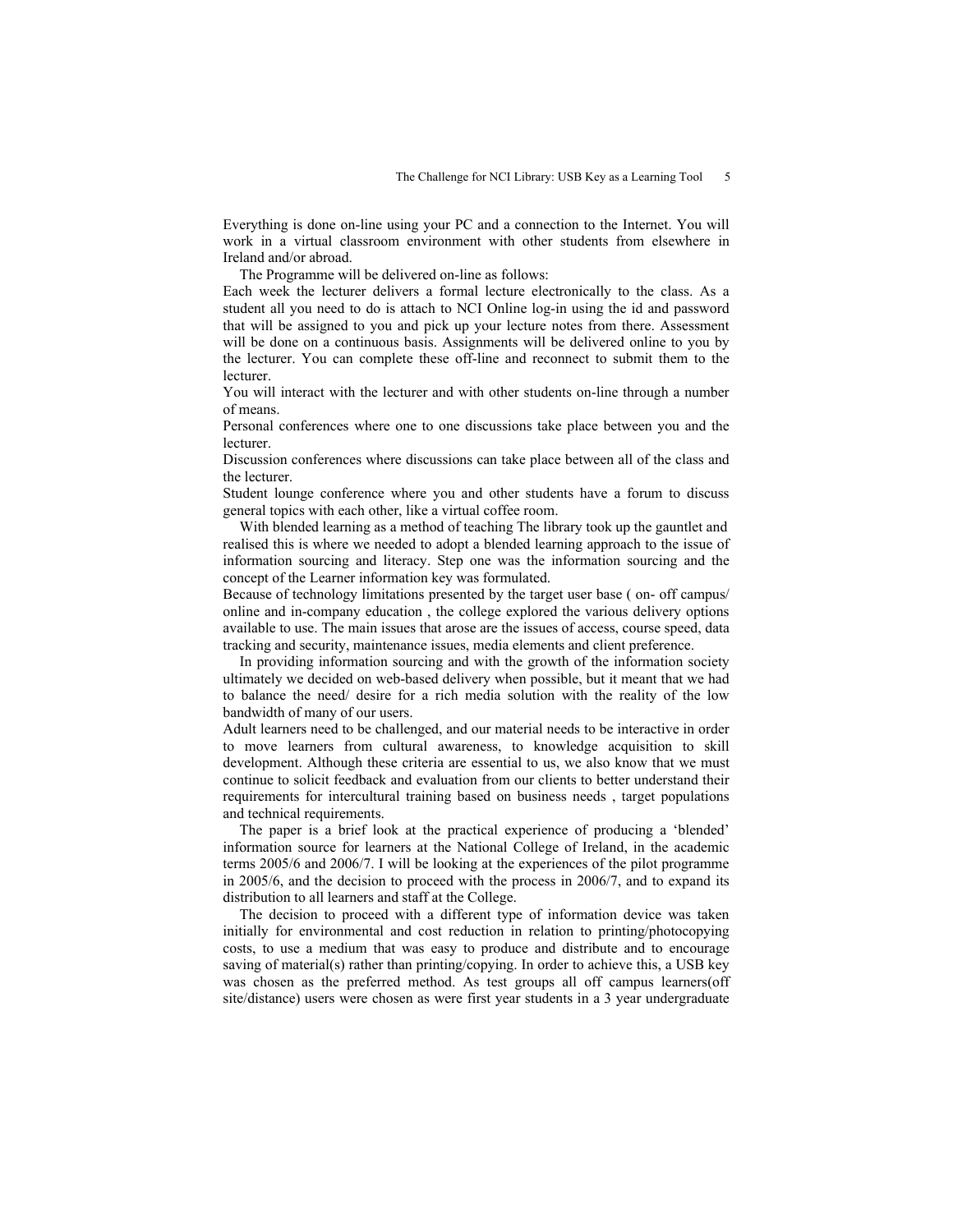## 6 M. Buckley, A. Nolan, and S. Doyle

degree, flexible learners (who study away from campus, but attend 1 week in 4), and postgraduate learners.

As a librarian, I am conscious that there a large number of the students attending at NCI, have difficulty in getting correct information and many of them seem to have a negative experience. At a recent conference I attended one of the speakers spoke of giving learners what they want from information sources (libraries etc.) and not what we as professionals think that we want.

The pilot programme was set up and delivered in a 6 week timeframe, with no set parameters or formal feedback. When the decision to go ahead with the process in 2006/7 academic term was taken, it was decided to:

Have formal feedback

Memory/USB key to be titled Learner Information Key or LIK

Work with NCI web interface, but also work separately

Market the product (design, packaging,information sheet, information) Learner Information Key to be given to all NCI learners, faculty and staff Set up efficient distribution system

Costs shared between various college departments as per previous USB key

The information contained on the key is from all department college wide, however, some departments are more proactive than others and we would hope to improve on the volume/range of information available in future years.

#### **Contents: Brief Overview**

Library Information: guides, contact details, borrowing facilities etc.

Learner Services Information: learner handbook, realising your potential,

IT Facilities and Services: acceptable usage form, I.T. guide, etc.

Off campus Information: course information, project cover sheet, programme outlines Learner life: Examinations regulations, Learner handbook, counselling information, disability services, careers service, learning support

School of Business: Project coversheet, contact information

School of Informatics Information: Project coversheet, contact information

*Faculty & Staff will also get the following information* 

*HR Department: personnel forms policies and procedures, payroll information, Library Information for Faculty: Video listings, case study information, staff Facts4U*  (Learner Information Key has 256Mb with c. 50Mb of this with pre-loaded, permanently).

# **Establishing Specifics of What we Wanted:**

We had some idea of what it was that we wanted. The NCI learner key for 2006/07 was to be an improvement on the 2005/06 version. However, we were not sure of exact numbers required or of the finer details, such as USB key type, the colour and position of logos, the packaging and availability of lanyards etc. Not knowing these details from the outset let to delays in obtaining a final quote and placing the order as various e-mails to the chosen supplier had to be sent in order to establish the additional cost/possibility of each new detail/as it arose e.g., change in numbers, additional logo on back of USB key and lanyard, possibility of BIWIN brand USB key not working.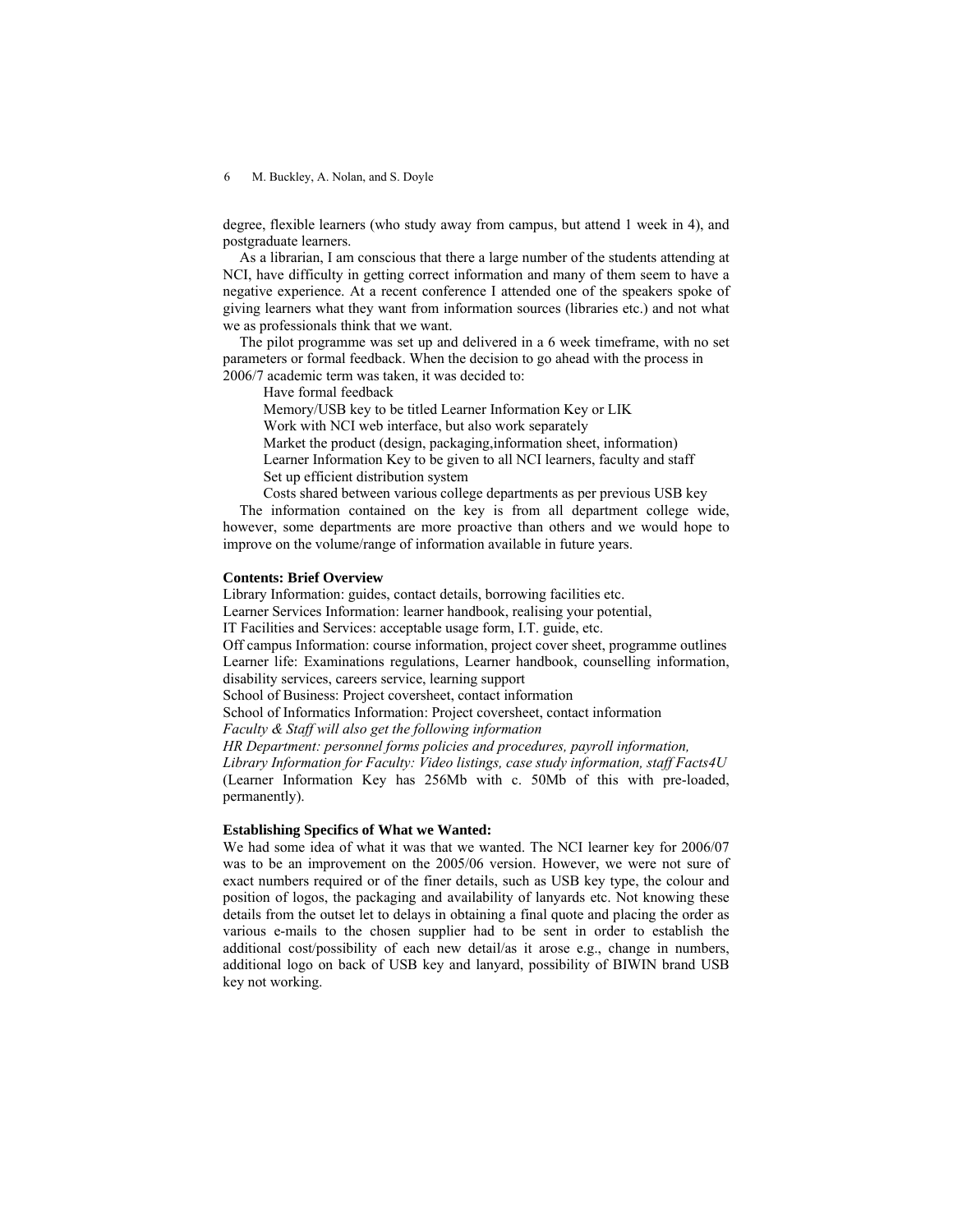#### **Obtain Quotes from Suppliers:**

Quotes from two suppliers were obtained. We requested quotes from both companies who supplied quotes last year. One firm responded immediately, the other took quite some time to prepare a quote. Additional quotes were not sought as we didn't know of other firms who could supply the goods. Price was the main factor that determined our choice of supplier.

## **Compilation of Data to be Preloaded (Both Content and Interface):**

Each department was asked to upload all documents/information, they wanted to provide to learners on the USB key, in a shared Folder on the NCI network by a certain date.

The deadline passed and only some departments had provided the required information. After numerous e-mails and phone calls all departments eventually

3 provided the information required. However, this delayed the start of production. In addition, some files had not been converted to PDF format in advance. This delayed the process again. Some departments provided a substantial amount of information whereas others did not. This may leave some learners feeling resentful.

Efforts were also made to obtain a quote for the design of an interface to display, in an easy to read and aesthetic manor, all the information to be made available. One company was recommended to us. However, they proved most unhelpful and took some time in replying to our request. At the end of the day a member of our I.T. staff designed and built the interface. The same member of staff virus checked and loaded the data onto CD as requested by the supplier.

The delay in creating the interface also let to a delay in the start of production of the USB keys.

## **Breakdown of Costs:**

The cost was distributed between departments within the College, based on student numbers and requirements of other departments, such as Human Resources, Information Technology and Library.

| School of Business                    | 20% |
|---------------------------------------|-----|
| School of Informatics                 | 10% |
| Library                               | 20% |
| Continuing & Professional Development | 20% |
| Human Resources                       | 10% |
| <b>Information Technology</b>         | 10% |
| Learner Life (academic affairs)       | 10% |

#### **Placement of Order:**

When a final quote had been agreed and all the required data compiled a purchase order number was produced and an order was placed with the supplier. The preloaded data was virus checked and loaded onto CD and couriered to the supplier as requested.

## **Communication:**

The modes of communication for this project were meetings, phone calls and e-mail. Communications between the chosen supplier and NCI were excellent. The supplier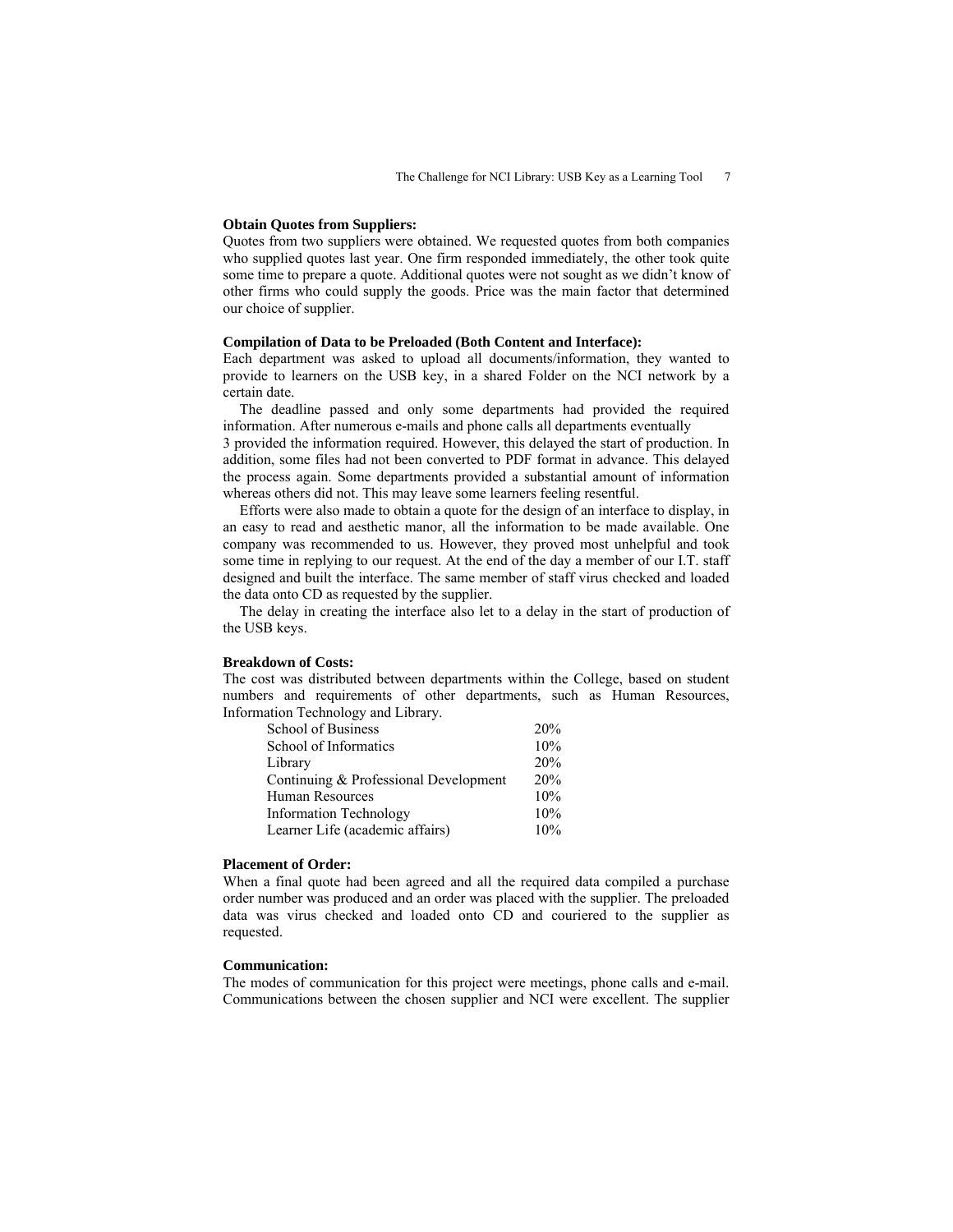### 8 M. Buckley, A. Nolan, and S. Doyle

responded very quickly to every query we made, both by e-mail and by telephone. Communication within NCI proved more difficult. Various departments were involved in the project. As mentioned above, there were difficulties obtaining the information required for preloading onto the USB key. Some departments did not respond to e-mails or return phone calls. The same problem occurred when trying to confirm the breakdown of costs relevant to each department.

## **Time Frame:**

At each stage of the process various delays occurred. As we had a deadline (we wanted the USB keys for the 1st week of September and the supplier had indicated a time frame of six weeks from the placement of the order to the delivery of the goods) and did not start the process until the beginning of July, each delay led to our 4 timeframe becoming tighter. Although the USB keys were delivered ahead of schedule, when the order was placed (4th August) there was no time left to facilitate any potential delays.

| 1st contact with suppliers: 07.07.06 |          |
|--------------------------------------|----------|
| 1st meeting with staff:              | 12.07.06 |
| Order placed:                        | 04.08.06 |
| USB keys delivered:                  | 31.08.06 |

The entire process was very time consuming as so many people were involved and communication problems were plentiful. However, the end result is a very impressive USB key for every student that should be useful to them for their entire time at NCI and afterwards.

Perhaps, in future, the entire process could commence much earlier to accommodate the various delays that are bound to occur.

## **Advantages of the USB Key Produced for the Students of NCI:**

• Reduction in amount of printing NCI has to do.

• Learners can access information anytime and anywhere provided they have access to a computer (this also caters to our off-campus learners).

• It encourages learners to use new technologies, computers and the web.

With the simple instructions provided even the most computer illiterate learner should be able to use the USB key successfully.

• Inclusive: every learner will receive a USB key irrespective of the course/year they are attending.

• Learners can access information on how best to make us of the library facilities and services therefore, furthering their learning.

#### **The USB as a Learning Concept**

The Learner key is more of an information resource than a learning concept/blended learning method. The preloaded data is mostly made up of information sheets/fact sheets and forms.

The USB also provides links to the NCI website and to on-line library resources, perhaps encouraging people who wouldn't usually use those resources to do so.

The library information on the USB key is perhaps the closest to blended learning as it informs users how to avail of and make the most use of the library resources.